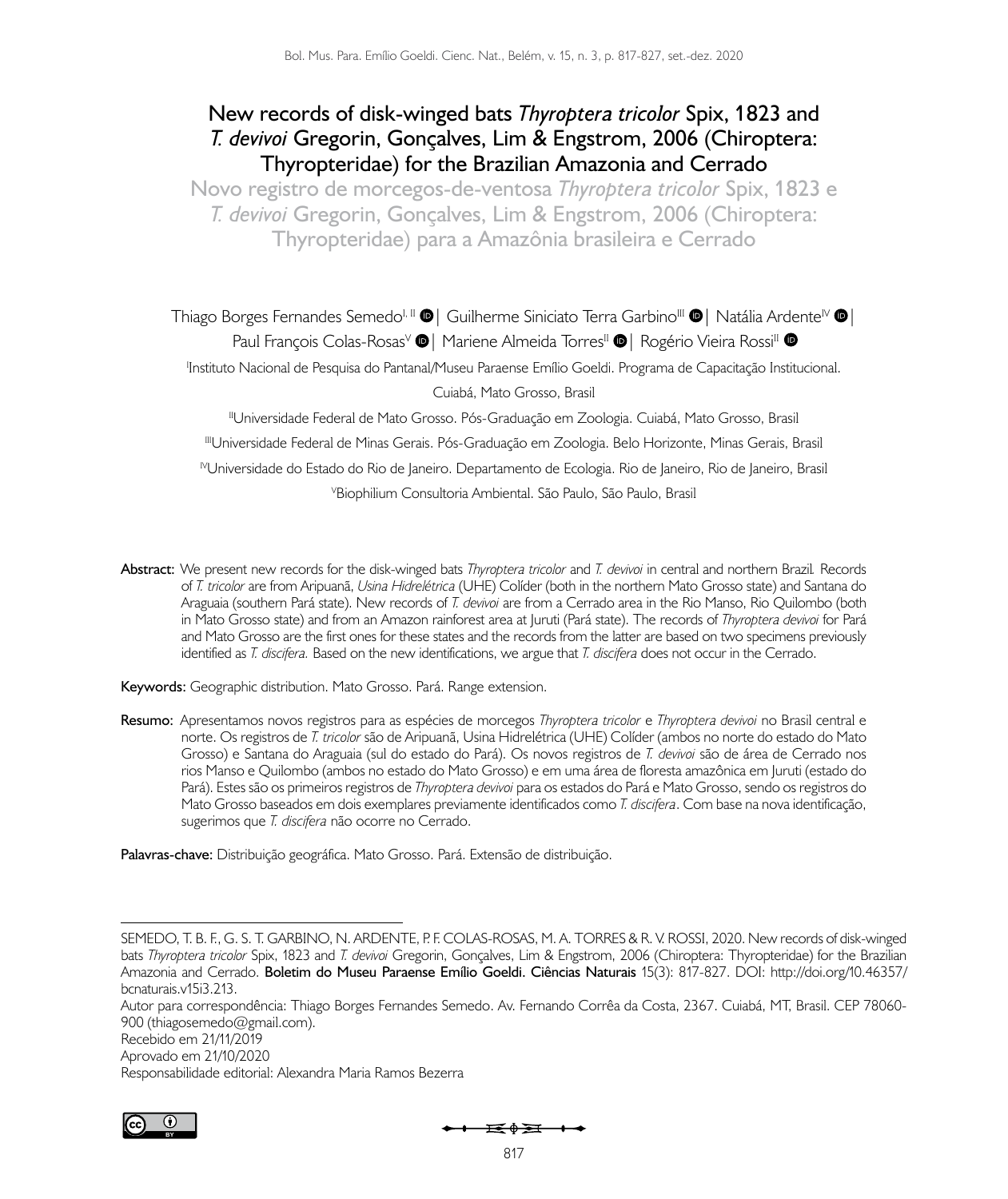## **INTRODUCTION**

The genus *Thyroptera* Spix, 1823 includes five extant species of disk-winged bats: *Thyroptera devivoi* Gregorin, Gonçalves, Lim & Engstrom, 2006; *Thyroptera discifera* (Lichtenstein & Peters, 1854); *Thyroptera lavali* Pine, 1993; *Thyroptera tricolor* Spix, 1823; and *Thyroptera wynneae* Velazco, Gregorin, Voss & Simmons, 2014 ([Velazco](#page-10-0) *et al*., [2014](#page-10-0); [Lee Jr., 2019](#page-9-0)). Disk-winged bats are insectivores that usually capture prey directly from the substrate and use foliage as day roost [\(Dechmann](#page-9-1) *et al*., 2006; [Wilson,](#page-10-1) [2008\)](#page-10-1). They inhabit humid lowland forests, including gallery forests in some Neotropical savannas (Gregorin *et al*., 2006; [Tavares & Mantilla-Meluk, 2015](#page-10-2)). Four species, *T. devivoi*, *T. discifera*, *T. lavali*, and *T. wynneae*, are restricted to South America, occurring in savannas and in the Amazonia and Atlantic rainforests ([Wilson, 2008](#page-10-1); [Lee](#page-9-0) [Jr., 2019\)](#page-9-0). The species with the widest range, *T. tricolor*, occurs in lowland rainforests from southern Mexico to southeastern Brazil ([Lee Jr., 2019](#page-9-0)).

*Thyroptera tricolor* is distributed in southern Mexico, Central America and South America, where it has been recorded on the island of Trinidad, in Venezuela, Guyana, French Guiana, Surinam, Colombia, Ecuador, Peru, Bolivia, and Brazil [\(Wilson, 2008](#page-10-1); [Lee Jr., 2019](#page-9-0)). In Brazil, it has an apparent disjunct distribution, with records in the Amazonia (Amazonas, Acre, Maranhão, Rondônia, Roraima, and Pará states) and in the Atlantic Forest (Bahia, São Paulo, Paraná, Rio de Janeiro, and Espírito Santo states) (Esbérard *et al*., 2007; [Wilson, 2008;](#page-10-1) [Passos](#page-9-2) *et al*., 2010; [Castro &](#page-9-3)  [Michalski, 2015](#page-9-3); [Tavares](#page-10-3) *et al*., 2017). It has been reported in sympatry with *T. discifera* and *T. lavali* in several areas within its range of distribution, especially in the Amazonia ([Wilson, 2008;](#page-10-1) [Velazco](#page-10-0) *et al*., 2014). *Thyroptera tricolor* commonly roosts in the young rolled leaves of *Heliconia* (Heliconiaceae) and may occasionally use leaves of other plants as roosts, such as *Calathea* (Marantaceae), *Phenakospermum* (Strelitziaceae), and *Musa* (Musaceae) ([Goodwin & Greenhall, 1961;](#page-9-4) [Wilson & Findley, 1977](#page-10-4); [Lee Jr., 2019](#page-9-0)).

*Thyroptera devivoi* is known from six localities: one in the Colombian llanos, one in the Guyanan Rupununi savanna, and four in the Brazilian Cerrado (Maranhão, Tocantins, and Piauí states) (Gregorin *et al*., 2006; Santos, C. *et al*., 2013; Rodríguez-Posada *et al*., 2017; Rosa *et al.*, 2020). There is scarce information on the ecology of this recently-described species: one individual from Guyana was captured 'under and eaté palm leaf' (Gregorin *et al*., 2006); in Colombia, a specimen was caught in a *Mauritia flexuosa* L. f. grove (Rodríguez-Posada *et al*., 2017); and in Maranhão state, Brazil, a roosting group was found in a dead palm leaf sheath (Rosa *et al.*, 2020).

In this paper, we present six new records of *Thyroptera tricolor* and *T. devivoi* for the southern Brazilian Amazonia, extending the known distribution of both species, and we also comment on the presence of *T. discifera* in the Cerrado.

## **MATERIALS AND METHODS**

We examined six specimens of *Thyroptera* preserved as fluid and taxidermied. The specimens are housed in the following institutions: *Coleção da Universidade do Estado de Mato Grosso* (CZAFMA), *campus* Alta Floresta, Alta Floresta; *Museu Paraense Emílio Goeldi* (MPEG), Belém; *Museu de Zoologia da Universidade de São Paulo* (MZUSP), São Paulo; *Universidade Federal de Mato Grosso* (UFMT), Cuiabá; *Universidade de Brasília* (UNB), Brasília. To identify the specimens, we analyzed qualitative characters of pelage, integument, and dentition based on Gregorin *et al*. (2006) and [Velazco](#page-10-0) *et al*. (2014). The external and cranial measurements were taken and are described in the following lines and summarized in [Table 1](#page-2-0). External measurements were obtained directly from the labels, or were measured by us (GSTG, NA, and PFCR) while preparing the specimens using digital calipers (0.01 mm precision), and include: total length (TL) – distance from the tip of the snout to the tip of the last caudal vertebra; length of the tail (T) – measured from the point of dorsal flexure of the tail with the sacrum to the tip of the last caudal vertebra;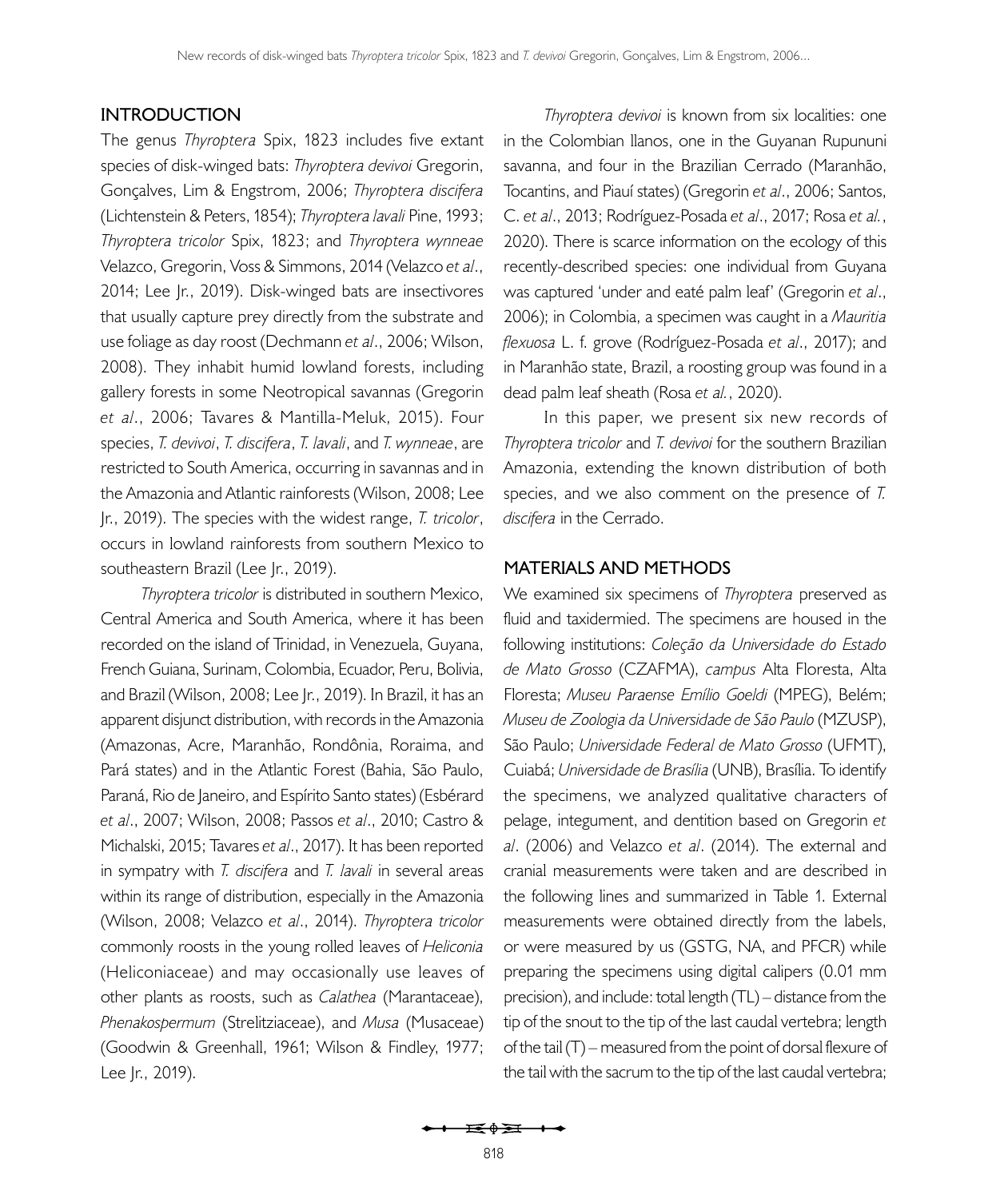|              | Thyroptera devivoi |                |                   | Thyroptera tricolor |                          |
|--------------|--------------------|----------------|-------------------|---------------------|--------------------------|
| Measurements | <b>UnB 982</b>     | <b>UnB 989</b> | <b>MPEG 45677</b> | <b>UFMT 4881</b>    | <b>MZUSP 36011</b>       |
| Sex          | Male               | Male           | Male              | Male                | Male                     |
| Age          | Adult              | Adult          | Adult             | Sub-adult           | Adult                    |
| W            | ÷,                 |                | 6                 | 5                   | 3.6                      |
| Ear          |                    |                | 9.97              | 9.62                | 14                       |
| FA           | 34.99              | 34.27          | 37.6              | 36.91               | $\equiv$                 |
| HF           | 6.12               |                | 6.28              | 5.79                | 3                        |
| $\top$       | 24.68              | 21.59          | 25.13             | 26.16               | 33                       |
| TL           | $\equiv$           | ÷,             | 42.58             | 41.14               | 46                       |
| GLS          | 14.80              | 14.05          | 14.95             | 14.44               |                          |
| CIL          | 12.82              |                | 13.92             | 12.51               |                          |
| ΒB           | 6.50               | 6.19           | 6.90              | 6.76                |                          |
| <b>ROL</b>   | 4.71               | 5.05           | 5.48              | 4.32                |                          |
| ZB           | 6.90               |                | 7.82              | 7.57                |                          |
| PB           | 2.85               | 3.03           | 2.38              | 2.91                |                          |
| <b>MTRL</b>  | 5.76               | 5.33           | 5.78              | 6.03                | $\blacksquare$           |
| M3-M3        | 2.66               | 2.12           | 2.98              | 2.62                | $\overline{\phantom{a}}$ |
| LMA          | 10.75              | 9.85           | 10.86             | 10.90               | $\overline{a}$           |
| <b>MANDL</b> | 5.69               | 5.07           | 5.88              | 4.94                | ٠                        |

<span id="page-2-0"></span>Table 1. External and cranial measurements (in mm) and body mass (grams) of *Thyroptera devivoi* and *Thyroptera tricolor.* See Material and Methods for abbreviations.

hind foot length (HF) – measured from the anterior edge of the base of the calcar to the tip of the claw of the longest toe; ear length (Ear) – measured from the ear notch to the fleshy tip of the pinna; forearm length (FA) – distance from the elbow (tip of the olecranon process) to the wrist (including the carpals, this measurement made with the wing at least partially folded); and mass (W) in grams.

Ten cranial measurements were taken from the specimens using digital calipers (0.01 mm precision), followed [Velazco](#page-10-0) *et al*. (2014) are described as follows: greatest length of the skull (GLS) – distance from the posteriormost point on the occiput to the anteriormost point on the premaxilla (excluding the incisors); condyloincisive length (CIL) – distance between the anteriormost point on the upper incisor and a line connecting the posteriormost margins of the occipital condyles; braincase breadth (BB) – greatest breadth of the globular part of the braincase, excluding mastoid and paraoccipital processes; rostral length (ROL) – distance from the alveolar process of the premaxilla above the first upper incisor to the ipsilateral postorbital constriction; zygomatic breadth (ZB) – greatest breadth across the zygomatic arches; postorbital breadth (PB) – least breadth at the postorbital constriction; maxillary toothrow length (MTRL) – distance from the anteriormost surface of the upper canine to the posteriormost surface of the crown of M3; width at M3 (M3–M3) – greatest width of palate across labial margins of the M3s; length of the mandible (LMA) – distance from the anteriormost point on the first lower incisor to the posteriormost point on the ipsilateral coronoid process; mandibular toothrow length (MANDL) – distance from the anteriormost surface of the lower canine to the posteriormost surface of M3.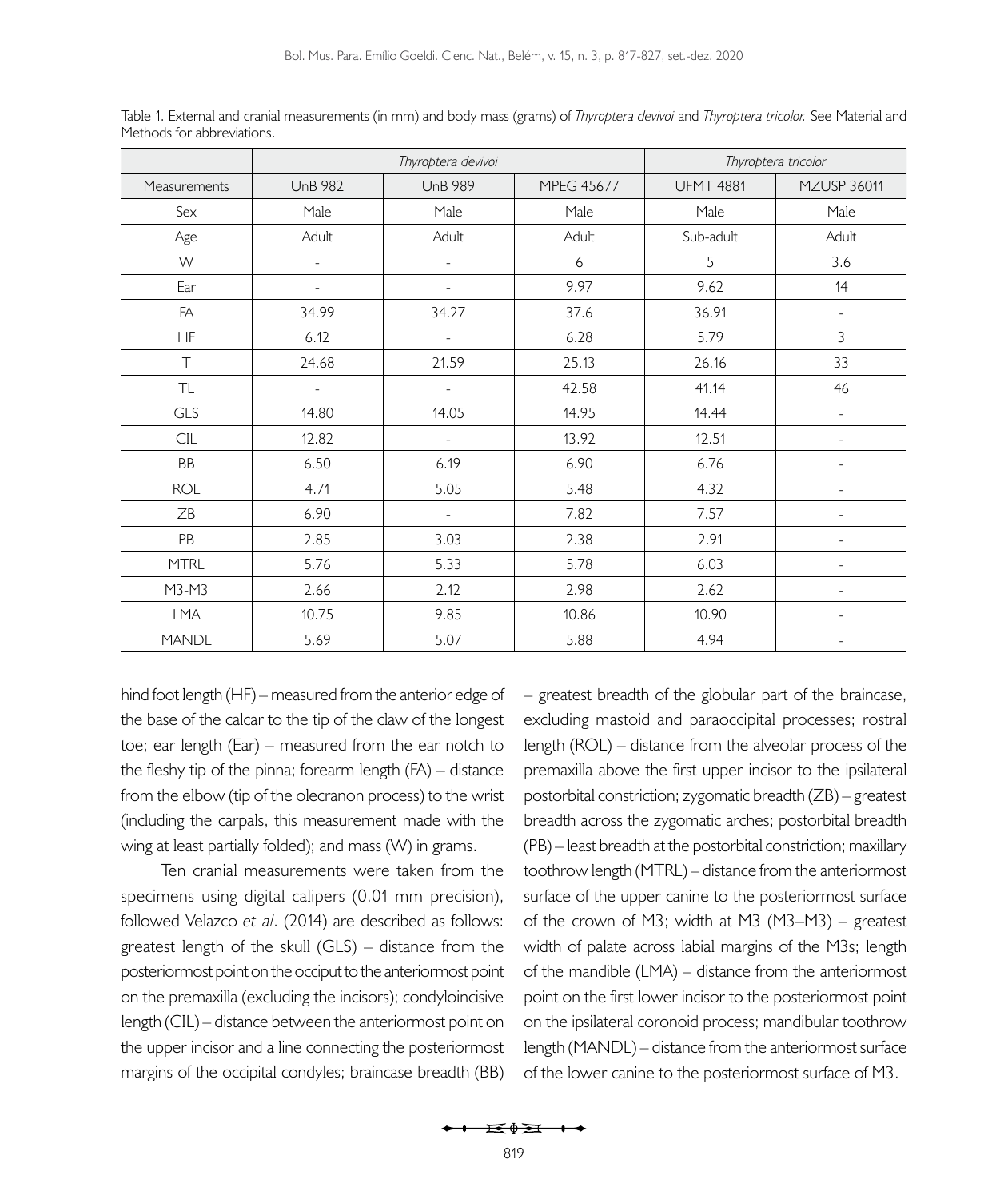Thyropterids are easily distinguished from all other Neotropical bats by the presence of a circular adhesive disk on the sole of the foot and an oval or circular disk attached by a short pedicle to the base of the thumb ([Figure 1](#page-3-0)). The species of this genus are characterized by their small size (forearm length between 31 and 41 mm); an elongate, slender muzzle; circular and well-separated nares; and funnel-shaped ears. The skull has a rounded braincase elevated above the slender rostrum, with complete premaxillae and no postorbital processes [\(Wilson, 2008](#page-10-1)).

To determine the identity of the *T. devivoi* specimens, we observed a bicolored ventral pelage [\(Figures 1A-1B](#page-3-0)  [and 2\)](#page-4-0) (unicolored in *T. discifera* and *T. tricolor*, tricolored in *T. wynneae*), with frosted tips [\(Figure 1A](#page-3-0)) (non-frosted in *T. lavali*), oblong adhesive disks on the thumb [\(Figure 1C](#page-3-0)) (circular in *T. tricolor* and *T. discifera*), absence of lappets on the calcar (present in the other species or faintly developed in *T. devivoi*) ([Figure 1B](#page-3-0)); I2 with transversely oriented buccal and labial cusps (obliquely oriented in *T. discifera*  and *T. tricolor*) [\(Figures 3A](#page-4-1) [and 4](#page-5-0)); and the i3 with twice the buccolingual width of i1 and i2 [\(Figures 3B](#page-4-1) [and 4\)](#page-5-0) (1.5 times the buccolingual width of i1 and i2 in *T. discifera*, *T. tricolor*, and *T. wynneae*) (Gregorin *et al*., 2006; [Velazco](#page-10-0) *et al*[., 2014](#page-10-0); Rodríguez-Posada *et al*., 2017).

The characters used to identify the *T. tricolor*  specimens were: unicolored 'pure white' ventral pelage ([Figure 5](#page-6-0)) (ventral pelage not conspicuously contrasting with dorsum in the other species), circular adhesive disks on the thumb (oblong in *T. devivoi, T. lavali*, and *T. wynneae*), calcar with two lappets projecting posterolaterally from the shaft (single lappet in *T. discifera* and *T. lavali*, or poorly developed in *T. devivoi*), and smaller dimension when compared with *T. devivoi* and *T. lavali* ([Table 1](#page-2-0)).



# **RESULTS**

## *Thyroptera tricolor* **SPIX, 1823**

The records of *Thyroptera tricolor* are based on three specimens. The first is from Aripuanã (10° 04' 22" S,

<span id="page-3-0"></span>Figure 1. Specimen of *Thyroptera devivoi* MPEG 45677 collected in Juruti, Pará state, Brazil. Note the frosted ventral pelage (A, B), absence of lappets on the calcaneum (B), and oblong adhesive disks of wing (C). The calcaneum is indicated by a white arrow. Photos: Paul François Colas-Rosas (2015).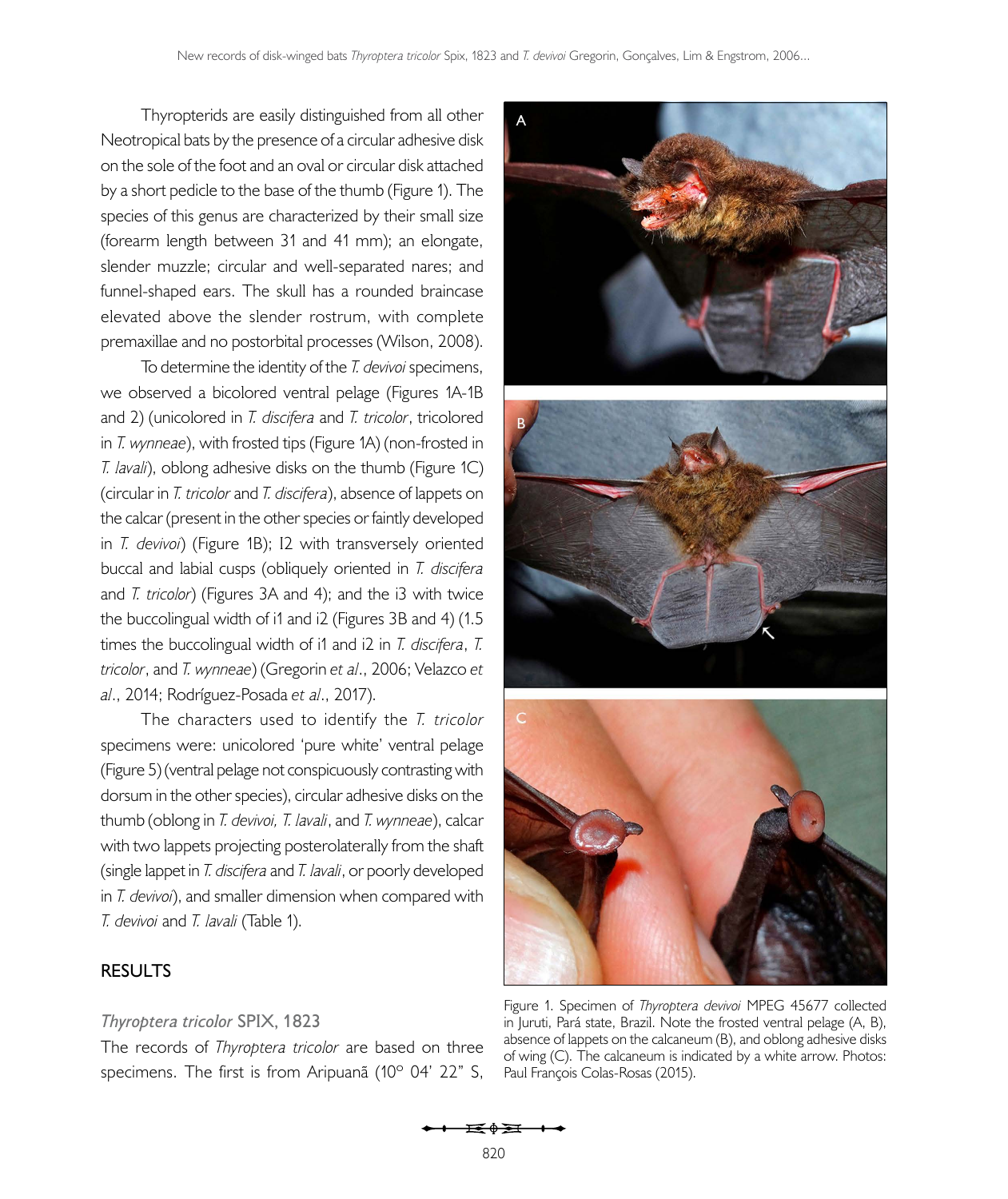59º 30' 41" W, 175 m), Mato Grosso state, and is a sub-adult male weighing 5 g, captured at 18.30 h on 29 May, 2019, in a ground-level mist net set across a trail of forested *habitat*, during the dry season. It is fluid-preserved and had its skull removed, and it is deposited at the *Coleção Zoológica da Universidade Federal de Mato Grosso* under the collection number UFMT 4881 [\(Figures 5](#page-6-0) [and](#page-6-1)  [6](#page-6-1)). The second specimen of *T. tricolor* is from *Fazenda Fartura* in Santana do Araguaia (9° 37' 41" S, 50° 29' 42" W, 180 m), Mato Grosso state. It is an adult male, hand-caught by GSTG while roosting during the day inside a rolled leaf of *Heliconia*, on 13 April, 2017. The capture area was in a swampy area in a mature lowland Amazon rainforest, approximately 5-8 meters from a dirt road. It is preserved as a taxidermied skin with separated skull and partial skeleton, and it is deposited at the *Museu de Zoologia da Universidade de São Paulo* (MZUSP 36011). The third specimen of *T. tricolor* was captured at UHE Colíder (10º 49' 08" S, 55º 27' 03" W, 265 m), Pará state. It is a fluid-preserved specimen deposited at the *Universidade do Estado de Mato Grosso*, *campus* Alta Floresta, under the collection number CZAF MA 08. The specimen CZAF MA 08 was previously mentioned in a checklist of mammals from Mato Grosso (Brandão *et al*., 2019), but no locality information was given*.* These records expand the distribution of *T. tricolor* in the southern Amazonia, filling a wide gap in the southern part of the distribution of this species in this ecoregion ([Figure 7A](#page-7-0)).

## *Thyroptera devivoi* **GREGORIN, GONÇALVES, LIM & ENGSTROM, 2006**

The records of *Thyroptera devivoi* are based on three specimens. The first specimen is from Rio Manso, Chapada dos Guimarães (14° 50' 43.03" S, 55° 34' 47.30" W, 274 m), Mato Grosso state. It is fluidpreserved with the skull removed, and is deposited at the *Coleção Zoológica da Universidade de Brasília* under the collection number UnB 982 ([Figures 2,](#page-4-0) [3,](#page-4-1) [4\)](#page-5-0). The second specimen is from Rio Quilombo, Chapada dos Guimarães



Figure 2. Specimen of *Thyroptera devivoi* (UnB 982) collected in Rio Manso, Chapada dos Guimarães, Mato Grosso state, Brazil.

<span id="page-4-0"></span>

<span id="page-4-1"></span>Figure 3. A) Upper incisors, in occlusal view, of *Thyroptera devivoi* (UnB 982) from Rio Manso, Mato Grosso state, Brazil; B) lower incisors and canine, in occlusal view of the same specimen. Legends:  $11 =$  first upper incisor;  $12 =$  second upper incisor;  $11 =$  first lower incisor;  $12 =$ second lower incisor;  $i3 =$  third lower incisor;  $c =$  lower canine;  $b =$ buccal cusp;  $d =$  distostyle;  $f =$  fossalike concavity;  $l =$  lingual cusp.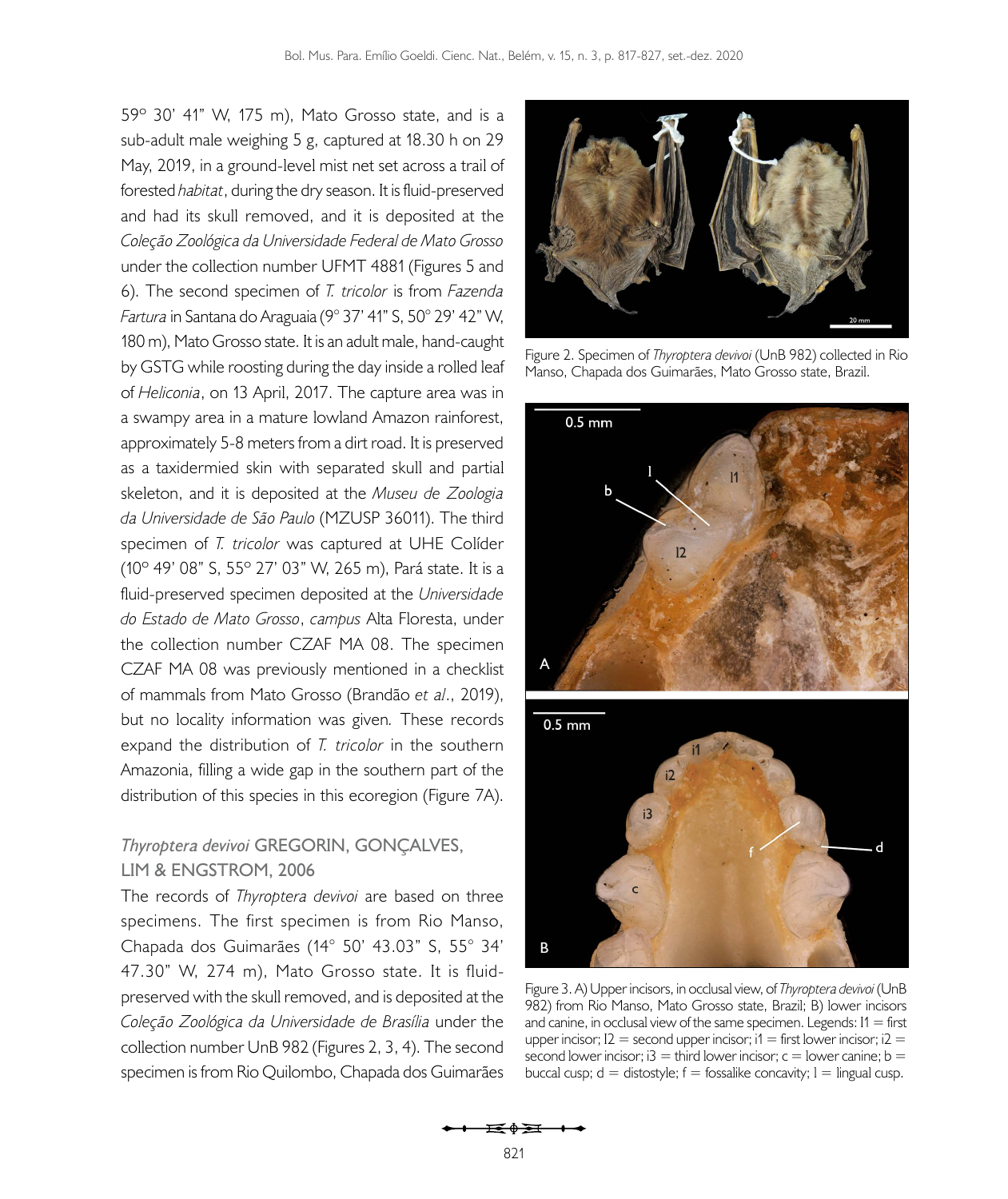(15° 4' 17.96" S, 55° 42' 51.86" W, 287 m), Mato Grosso state. It is fluid-preserved with the skull removed, and deposited at the *Coleção Zoológica da Universidade de Brasília* under the collection number UnB 989. Both UnB specimens were previously identified as *T. discifera* by [Bezerra](#page-9-5) *et al.* [\(2005\)](#page-9-5) and considered to be the only known records of the species for the Cerrado. The third record of *T. devivoi*  is from Juruti (2° 15' 46.28" S, 56° 04' 55.51" W, 132 m),

Pará state. It is fluid-preserved and had its skull removed, and it is deposited at the *Museu Paraense Emílio Goeldi* (MPEG 45677, field number PF 4809). The specimen from Juruti is an adult male, captured with understory mist net in a fragment of mature lowland Amazon rainforest with developed vertical stratification in the dry season. Close to the fragment there are pastures and a railway ([Figure 7B\)](#page-7-0).



Figure 4. Dorsal, ventral, and lateral views of skull and superior view of mandible of *Thyroptera devivoi* (UnB 982) collected in Rio Manso, Chapada dos Guimarães, Mato Grosso state, Brazil.

<span id="page-5-0"></span>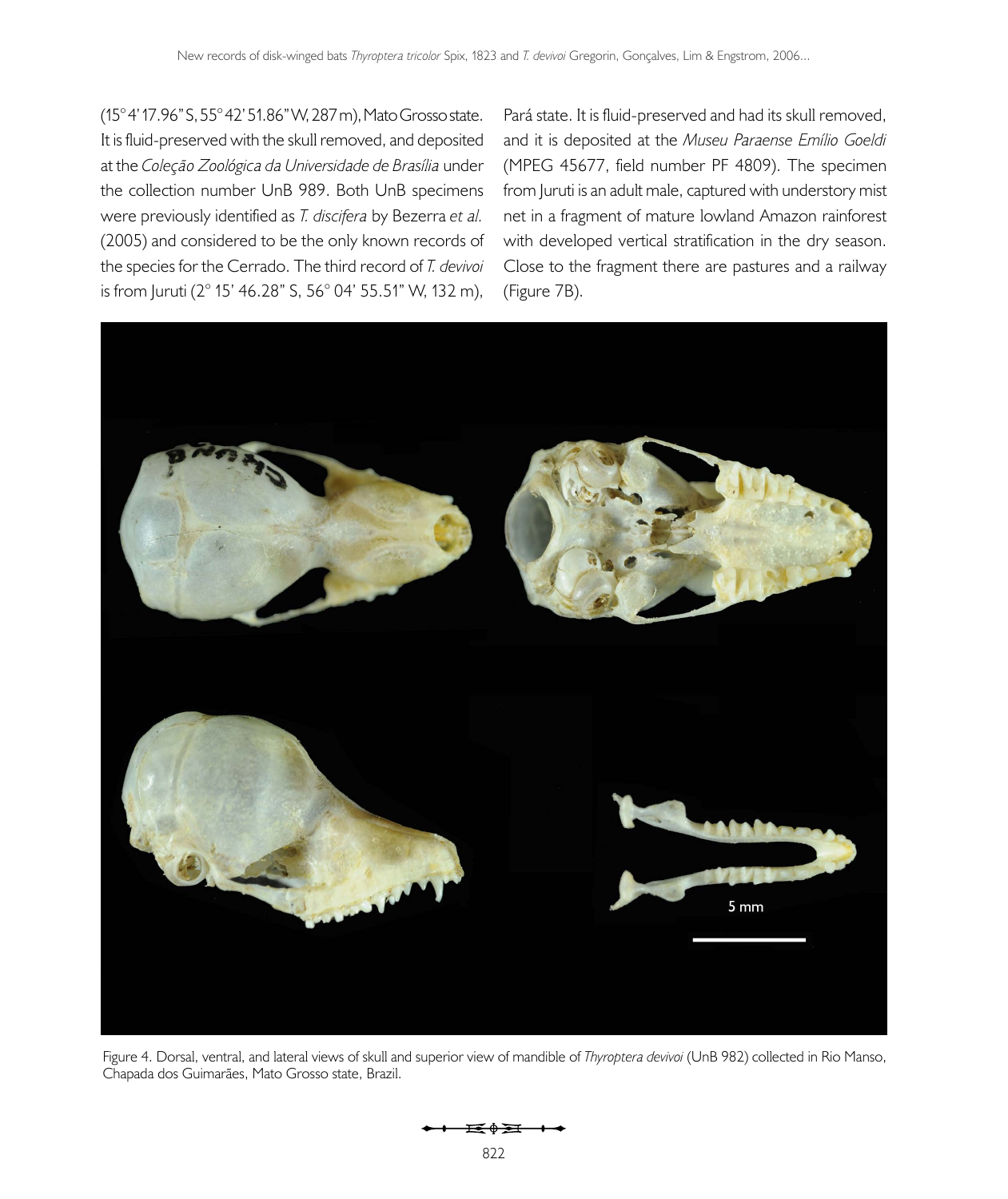

Figure 5. Specimen of *Thyroptera tricolor* (UFMT 4881) collected in southern Amazonia, Aripuanã, Mato Grosso state, Brazil. Note the pure white ventral fur. Photos: Thiago Semedo (2019).

<span id="page-6-0"></span>

Figure 6. Dorsal, ventral and lateral views of skull of *Thyroptera tricolor* (UFMT 4881), collected in southern Amazonia, Aripuanã, Mato Grosso state, Brazil.

<span id="page-6-1"></span>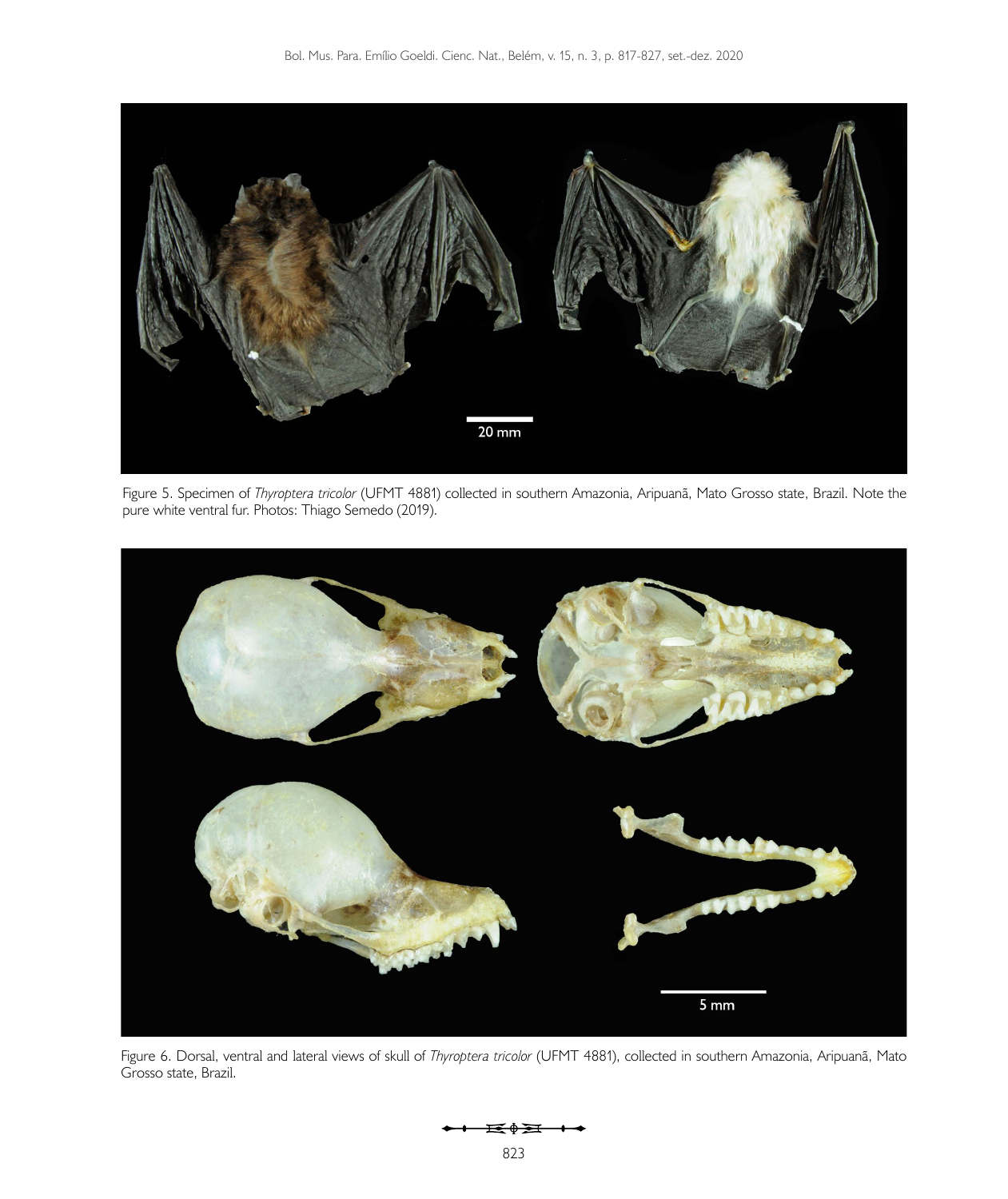

≖∢≆ 824

<span id="page-7-0"></span> $\overline{\phantom{a}}$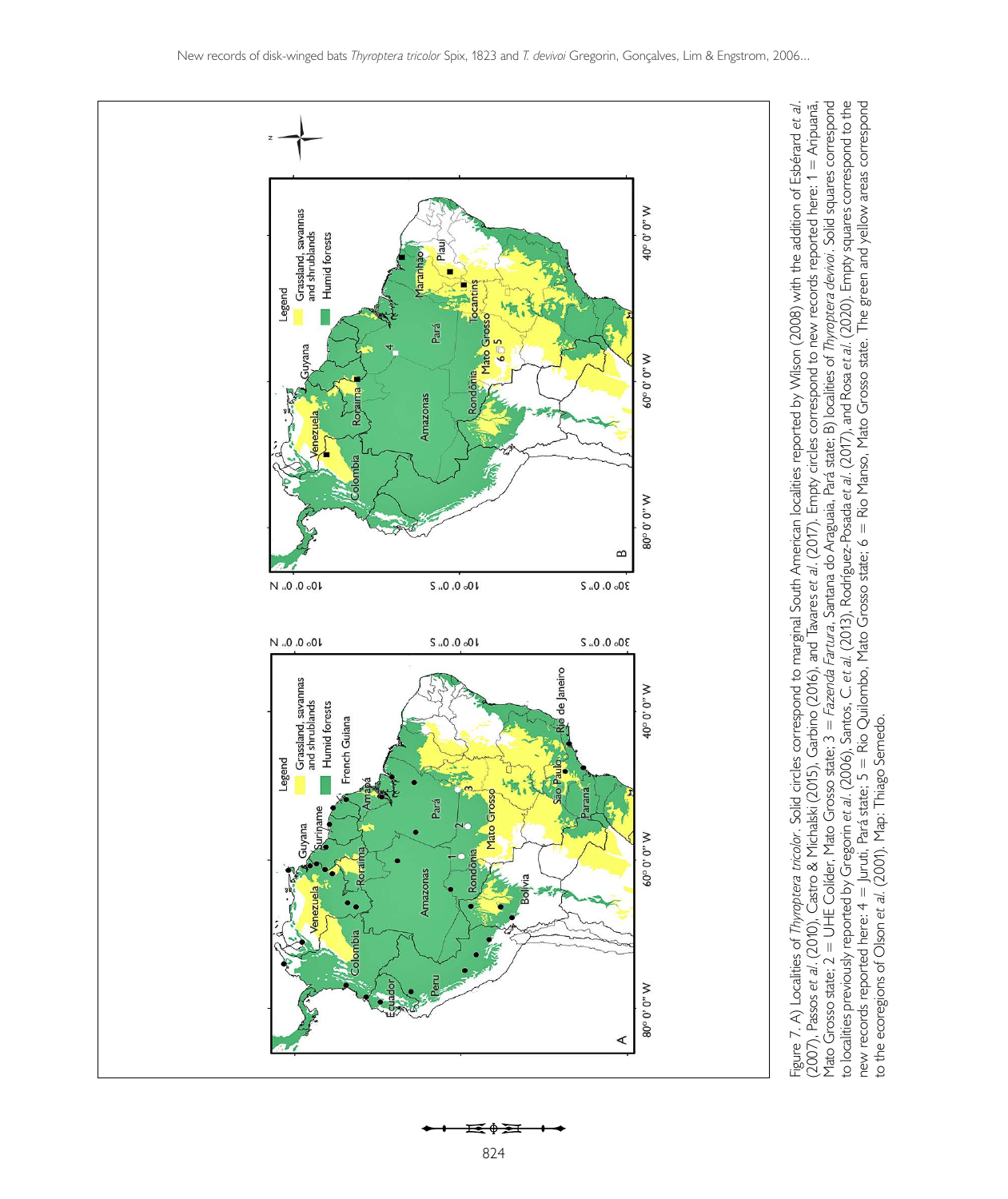## **DISCUSSION**

With the verification that the specimens from the Cerrado of Mato Grosso, previously identified as *T. discifera* by [Bezerra](#page-9-5) *et al*. (2005), are in fact *T devivoi*, we suggest that the distribution of *T. discifera* is restricted to the Amazonia and Atlantic Forest (Gregorin *et al*., 2006; [Bocchiglieri](#page-9-8) *et al*., [2016\)](#page-9-8). It is important to note, however, that the '*T. discifera*' records of [Bezerra](#page-9-5) *et al*. (2005) were published before the taxonomic reassessment of *Thyroptera* that resulted in the description of the *T*. *devivoi* by Gregorin *et al*. (2006).

The records of *T. devivoi* are the first for Pará and Mato Grosso states and for southern Amazonia, filling a distribution gap in this biome, as this species was previously reported in the Rupununi savannas, Guyana ([Wilson,](#page-10-1)  [2008\)](#page-10-1), approximately 650 km to the NW from our record in locality 4, Pará state, and our records in localities 5 and 6, Mato Grosso state, are ca. 1,100 to 2,000 km NE from previous records in Maranhão, Piauí, and Tocantins states [\(Wilson, 2008](#page-10-1)) (se[e Figure 7B\)](#page-7-0). The new records extend the distribution of the species southwestward and establish a new southern limit for the taxon ([Figure 7B](#page-7-0)). The records from Mato Grosso are from a 'cerrado' *sensu stricto* area (i.e. savanna woodland with 10-60% tree cover), with the occurrence of typical Amazonian taxa, as attested by the presence of the slender mouse opossum *Marmosops noctivagus* (Tschudi, 1845) ([Lacher Jr. & Alho,](#page-9-9)  [2001\)](#page-9-9) and the Southern Amazon red squirrel *Hadrosciurus spadiceus* (Olfers, 1818) ([Vivo & Carmignotto, 2015](#page-10-6)). Our records fit a recent pattern of published range expansions of Amazonian bats for central and southern Amazonia due to increased sampling efforts in these regions and also from review of zoological specimens. Some of these range expansions include records of the molossid *Cynomops planirostris* (Peters, 1866) ([Santos, T.](#page-10-7) *et al*., 2015); the emballonurids *Centronycteris maximiliani* (Fischer, 1829) (Rocha *et al*., 2015), *Peropteryx kappleri* Peters, 1867, and *Peropteryx leucoptera* Peters, 1867 ([Dalponte](#page-9-10) *et al*., [2016\)](#page-9-10), the vespertilionid *Histiotus diaphanopterus* Feijó, Rocha & Althoff, 2015 (Semedo & Feijó, 2016); and the

phyllostomids *Glyphonycteris sylvestris* (Thomas, 1896), *Lonchorhina inusitata* Handley & Ochoa, 1997, *Phyllostomus latifolius* (Thomas, 1901), *Tonatia saurophila* Koopman & Williams, 1951, and *Artibeus concolor* Peters, 1865 ([Miranda](#page-9-11) *et al*[., 2015;](#page-9-11) [Dalponte](#page-9-10) *et al*., 2016).

## **CONCLUSION**

Our paper clarifies the geographical distributions of *T. tricolor* and *T*. *discifera*, the latter which, according to us is restricted to the Amazonia and Atlantic rainforest. We also report a major range extension of *T. devivoi*, highlighting that the distribution of this taxon is still poorly known. The records presented here reinforce the notion, expressed in recent papers, that the large Brazilian states of Mato Grosso and Pará are still under sampled in relation their mammalian diversity, especially regarding small species ([Bernard](#page-9-12) *et al*., [2011;](#page-9-12) Brandão *et al*., 2019). Thyropterids are rare in scientific collections, but we suggest that new records of disk-winged bats will be obtained, and distributional gaps will be filled, as more attention is given to active search in diurnal roosts.

#### **ACKNOWLEDGMENTS**

We are grateful to the following curators and collection managers for allowing access to specimens under their care: Luis Fábio Silveira and Juliana Gualda (MZUSP), José de Souza e Silva Junior and Alexandra Bezerra (MPEG), Jader Marinho-Filho and Pedro De Podestà (UnB), and Mendelson Guerreiro (CZAFMA). We thank *SETE Soluções e Tecnologia Ambiental* and Nexa companies for the financial support for the fieldwork and for permission for sampling. GSTG is grateful to Luis Fábio Silveira for the opportunity to work in the *Fazenda Fartura*. We are grateful to Renato Gregorin, Miguel Rodriguez Posada, and Ciro Libio for helping with the identification of *Thyroptera* species. We are grateful to two anonym reviewers for their valuable suggestions and comments in a previous version of this manuscript. This work was accomplished under the license (Processes 1785/89-IBAMA and 4156/95-46 AC-SUPES/DF/IBAMA to NC Ardente). TSBF is supported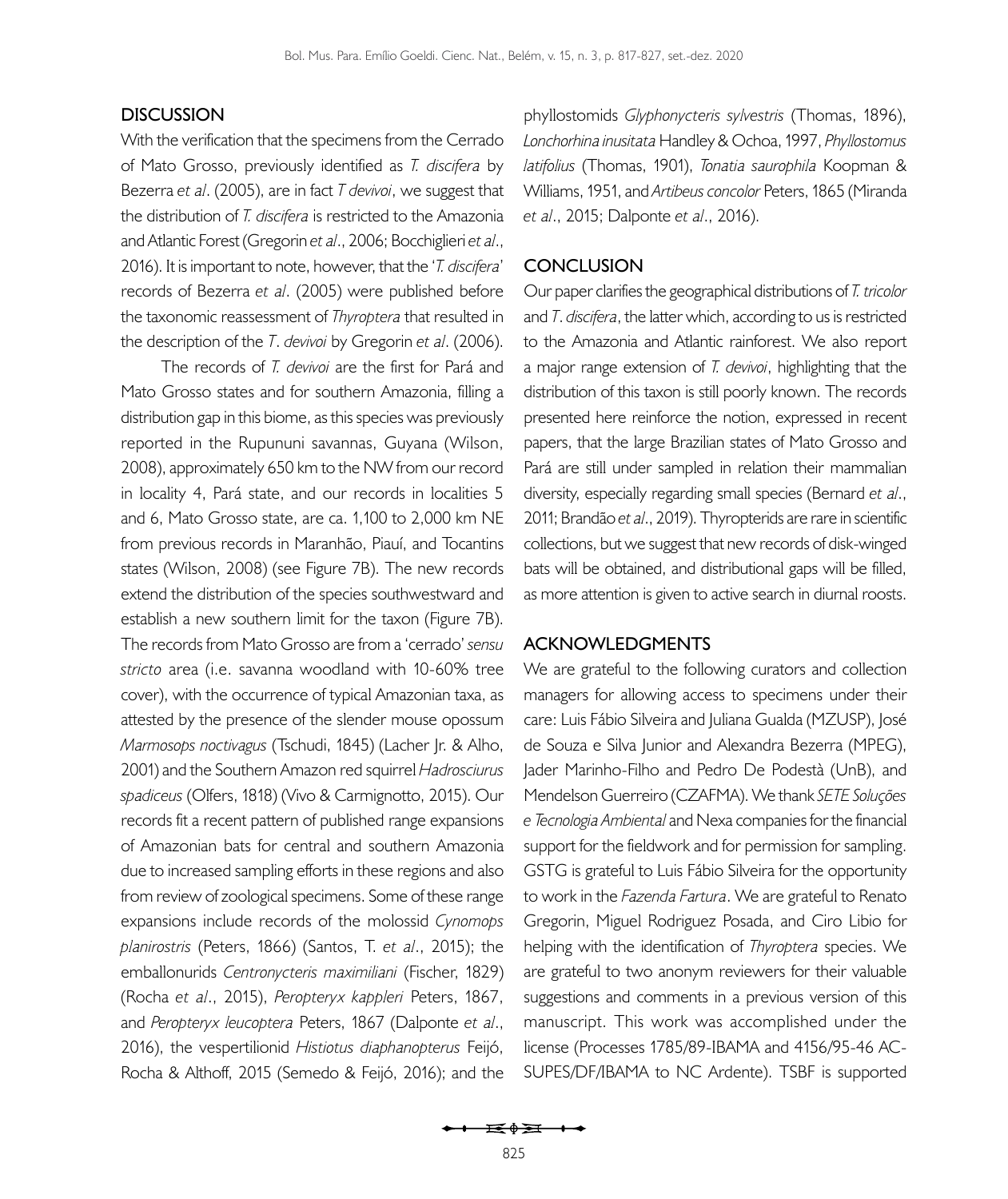by the *Conselho Nacional de Desenvolvimento Científico e Tecnológico* (CNPq, process number 300659/2019-2) through the *Programa de Capacitação Institucional* (PCI) of *Museu Paraense Emílio Goeldi* (MPEG) and *Instituto Nacional de Pesquisa do Pantanal* (INPP). We thank the *Laboratório de Scarabaeoidologia* at *Universidade Federal de Mato Grosso* (Cuiabá, Mato Grosso, Brazil) which provided access to the equipment that we used for the [Figure 3,](#page-4-1) obtained through subproject EECBio of UFMT/FINEP (agreement FINEP # 01.12.0359.00) and Arturo González who helped us to obtain the photos.

## **REFERENCES**

<span id="page-9-12"></span>BERNARD, E. L., M. S. AGUIAR & R. B. MACHADO, 2011. Discovering the Brazilian bat fauna: a task for two centuries? **Mammal Review** 41(1): 23-29. DOI: [http://dx.doi.org/10.1111/j.1365-](http://dx.doi.org/10.1111/j.1365-2907.2010.00164.x) [2907.2010.00164.x](http://dx.doi.org/10.1111/j.1365-2907.2010.00164.x)

<span id="page-9-5"></span>BEZERRA, A. M. R., F. ESCARLATE-TAVARES & J. MARINHO-FILHO, 2005. First record of *Thyroptera discifera* (Chiroptera: Thyropteridae) in the Cerrado of central Brazil. **Acta Chiropterologica** 7(1): 165- 188. DOI: [https://doi.org/10.3161/1733-5329\(2005\)7\[](https://doi.org/10.3161/1733-5329(2005)7[165:FROTDC]2.0.CO;2)165:FROTD C]2.0.CO;2

<span id="page-9-8"></span>BOCCHIGLIERI, A., D. S. REIS & D. M. MELO, 2016. *Thyroptera discifera* (Lichtenstein & Peters, 1854) (Chiroptera: Thyropteridae): first record in the state of Sergipe, northeastern Brazil. **Check List**  12(4): 1-4. DOI: <https://doi.org/10.15560/12.4.1940>

BRANDÃO, M. B., G. S. T. GARBINO, T. B. F, SEMEDO, A. FEIJÓ, F. O. NASCIMENTO, H. FERNANDES-FERREIRA, R. V. ROSSI, J. DALPONTE & A. P. CARMIGNOTTO, 2019. Mammals of Mato Grosso, Brazil: annotated species list and historical review. **Mastozoología Neotropical** 26(2): 263-307. DOI: [https://doi.](https://doi.org/10.31687/saremMN.19.26.2.0.03) [org/10.31687/saremMN.19.26.2.0.03](https://doi.org/10.31687/saremMN.19.26.2.0.03)

<span id="page-9-3"></span>CASTRO, I. J. & F. MICHALSKI, 2015. Bats of a varzea forest in the estuary of the Amazon River, state of Amapá, Northern Brazil. **Biota Neotropica** 15(2): e20140168. DOI: [http://dx.doi.org/10.1590/1676-](http://dx.doi.org/10.1590/1676-06032015016814) [06032015016814](http://dx.doi.org/10.1590/1676-06032015016814)

<span id="page-9-10"></span>DALPONTE, J. C., R. GREGORIN, V. A. ESTEVES-COSTA, E. C. ROCHA & R. MARCELINO, 2016. Bat survey of the lower Juruena River and five new records for the state of Mato Grosso, Brazil. **Acta Amazonica** 46(2): 227-232. DOI: [http://dx.doi.org/10.1590/1809-](http://dx.doi.org/10.1590/1809-4392201500888) [4392201500888](http://dx.doi.org/10.1590/1809-4392201500888)

<span id="page-9-1"></span>DECHMANN, D. K. N., K. SAFI & M. J. VONHOF, 2006. Matching morphology and diet in the disc-winged bat *Thyroptera tricolor*  (Chiroptera). **Journal of Mammalogy** 87(5): 1013-1019. DOI: [https://](https://doi.org/10.1644/05-MAMM-A-424R2.1) [doi.org/10.1644/05-MAMM-A-424R2.1](https://doi.org/10.1644/05-MAMM-A-424R2.1)

ESBÉRARD, C. E. L., B. SOARES-SANTOS & D. FARIA, 2007. New *Thryoptera tricolor* Spix records in the Atlantic Forest, Brazil (Chiroptera, Thyropteridae). **Brazilian Journal of Biology** 67(2): 631-637. DOI: [http://dx.doi.org/10.1590/S1519-](http://dx.doi.org/10.1590/S1519-69842007000200028) [69842007000200028](http://dx.doi.org/10.1590/S1519-69842007000200028)

<span id="page-9-6"></span>GARBINO, G. S. T., 2016. Research on bats (Chiroptera) from the state of São Paulo, southeastern Brazil: annotated species list and bibliographic review. **Arquivos de Zoologia** 47(3): 43-128. DOI: <https://doi.org/10.11606/issn.2176-7793.v47i3p43-128>

<span id="page-9-4"></span>GOODWIN, G. & A. M. GREENHALL, 1961. A review of the bats of Trinidad and Tobago: descriptions, rabies infection, and ecology. **Bulletin of the American Museum of Natural History** 122: 187-302.

GREGORIN, R., E. GONÇALVES, B. K. LIM & M. D. ENGSTROM, 2006. New species of disk-winged bat *Thyroptera* and range extension for *T. discifera*. **Journal of Mammalogy** 87(2): 238-246. DOI: <https://doi.org/10.1644/05-MAMM-A-125R1R1.1>

<span id="page-9-9"></span>LACHER JR., T. E. & C. J. R. ALHO, 2001. Terrestrial small mammal richness and habitat associations in an Amazon Forest-Cerrado contact zone. **Biotropica** 33(1): 171-181. DOI: [https://doi.](https://doi.org/10.1646/0006-3606(2001)033[0171:TSMRAH]2.0.CO;2) [org/10.1646/0006-3606\(2001\)033](https://doi.org/10.1646/0006-3606(2001)033[0171:TSMRAH]2.0.CO;2)[0171:TSMRAH]2.0.CO;2

<span id="page-9-0"></span>LEE JR., T., 2019. Family Thyropteridae (Disk-winged Bats). In: D. E. WILSON & R. A. MITTERMEIERS (Ed.): **Handbook of the mammals of the world**: vol. 9: Bats: 418-423. Lynx Edicions, Barcelona.

<span id="page-9-11"></span>MIRANDA, J. M., L. ZAGO, F. CARVALHO, M. B. RUBIO & I. P. BERNARDI, 2015. Morcegos (Mammalia: Chiroptera) da região do Médio Rio Teles Pires, Sul da Amazônia, Brasil. **Acta Amazonica** 45(1): 89-100. DOI: [http://dx.doi.org/10.1590/1809-](http://dx.doi.org/10.1590/1809-4392201400583) [4392201400583](http://dx.doi.org/10.1590/1809-4392201400583)

<span id="page-9-7"></span>OLSON, D. M., E. DINERSTEIN, E. D. WIKRAMANAYAKE, N. D. BURGESS, G. V. N. POWELL, E. C. UNDERWOOD, J. A. D'AMICO, I. ITOUA, H. E. STRAND, J. C. MORRISON, C. J. LOUCKS, T. F. ALLNUTT, T. H. RICKETTS, Y. KURA, J. F. LAMOREUX, W. W. WETTENGEL, P. HEDAO & K. R. KASSEM, 2001. Terrestrial ecoregions of the World: a new map of life on Earth: a new global map of terrestrial ecoregions provides an innovative tool for conserving biodiversity. **BioScience** 51(11): 933-938. DOI: [https://](https://doi.org/10.1641/0006-3568(2001)051[0933:TEOTWA]2.0.CO;2) [doi.org/10.1641/0006-3568\(2001\)051](https://doi.org/10.1641/0006-3568(2001)051[0933:TEOTWA]2.0.CO;2)[0933:TEOTWA]2.0.CO;2

<span id="page-9-2"></span>PASSOS, F. C., J. M. MIRANDA, I. P. BERNARDI, N. Y. KAKU-OLIVEIRA & L. C. MUNSTER, 2010. Morcegos da região Sul do Brasil: análise comparativa da riqueza de espécies, novos registros e atualizações nomenclaturais (Mammalia, Chiroptera). **Iheringia, Série Zoologia** 100(1): 25-34. DOI: [http://dx.doi.org/10.1590/](http://dx.doi.org/10.1590/S0073-47212010000100004) [S0073-47212010000100004](http://dx.doi.org/10.1590/S0073-47212010000100004) 

ROCHA, P. A., M. V. BRANDÃO, A. C. OLIVEIRA JÚNIOR & C. C. AIRES, 2015. Range extension of *Centronycetris maximiliani* (Mammalia: Chiroptera) for southern Amazonia **Acta Amazonica** 45(4): 425-430. DOI: [http://dx.doi.org/10.1590/1809-](http://dx.doi.org/10.1590/1809-4392201501131) [4392201501131](http://dx.doi.org/10.1590/1809-4392201501131)

 $\overline{1}$   $\overline{0}$   $\overline{0}$   $\overline{0}$   $\overline{0}$   $\overline{0}$   $\overline{0}$   $\overline{0}$   $\overline{0}$   $\overline{0}$   $\overline{0}$   $\overline{0}$   $\overline{0}$   $\overline{0}$   $\overline{0}$   $\overline{0}$   $\overline{0}$   $\overline{0}$   $\overline{0}$   $\overline{0}$   $\overline{0}$   $\overline{0}$   $\overline{0}$   $\overline{0}$   $\overline{$